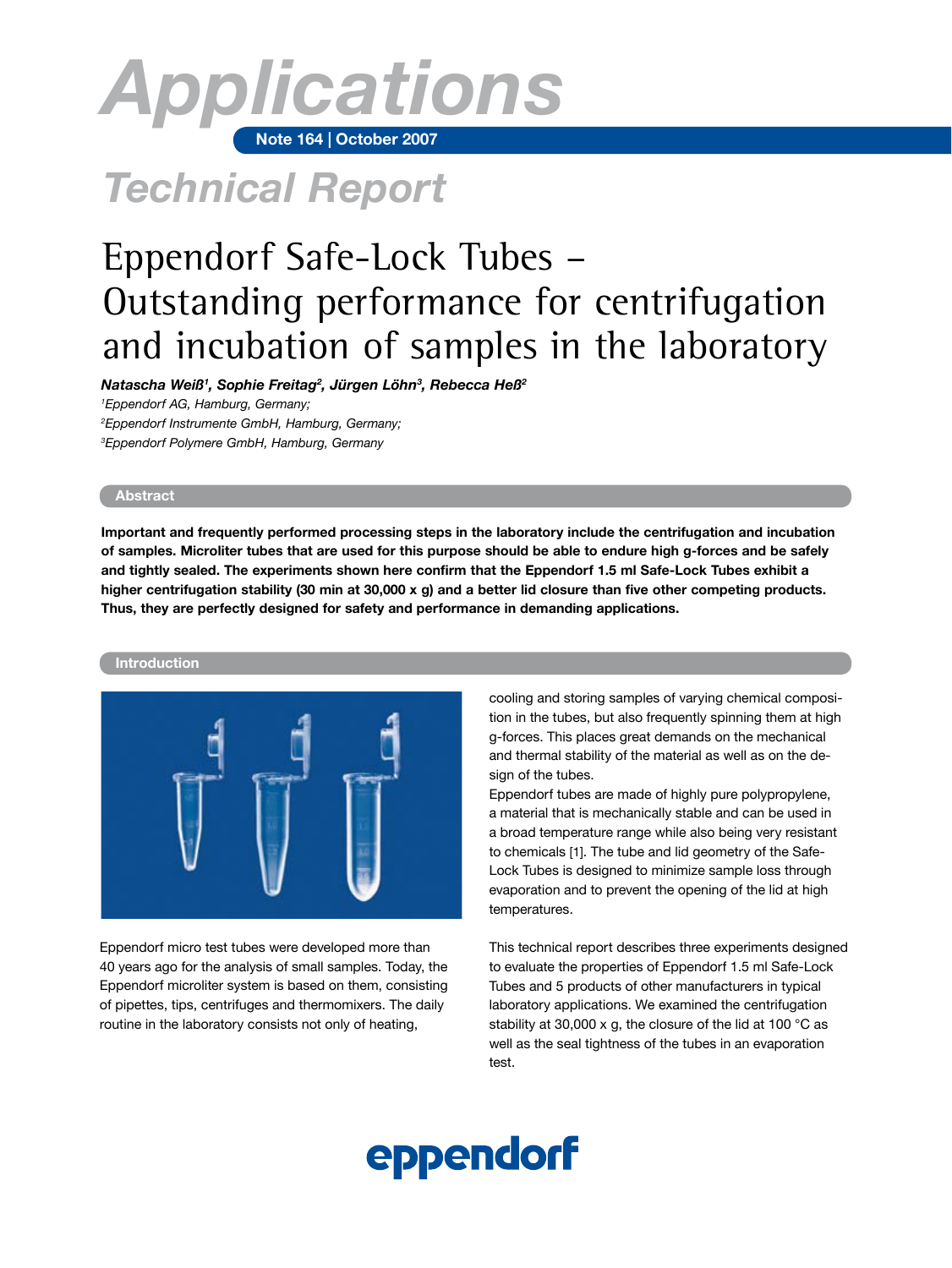# **Materials and Methods**

24 Eppendorf Safe-Lock Tubes 1.5 ml and corresponding tubes of 5 other manufacturers (S, V, T, A, G) each were used in the experiments. Table 1 lists the maximum centrifugation stability of the tubes as indicated in the technical data of each manufacturer.

#### **Table 1** Maximum centrifugation stability according to manufacturer data

| $1.5$ ml tube | Eppendorf<br>Safe-Lock |                   | Competitor S Competitor V Competitor T Competitor A Competitor G |                   |                   |                   |
|---------------|------------------------|-------------------|------------------------------------------------------------------|-------------------|-------------------|-------------------|
| Max. g-force  | $30,000 \times q$      | $20,000 \times q$ | $40,000 \times q$                                                | $38,000 \times q$ | $20,000 \times q$ | 18,000 $\times$ q |

#### **Centrifugation stability**

The tubes were filled with 1 ml aqueous saline solution and centrifuged at 30,000 x g in the Eppendorf Centrifuge 5430 (Rotor FA-45-24-11-HS) for 5, 10, 20 and 30 min at room temperature. Afterwards, the tubes were examined for possible damage such as breakage or deformations of the tubes.

### **Seal safety**

Tubes filled with 1 ml aqueous solution were incubated for 30 min at 100 °C in a water bath. Then, the number of opened lids were determined for each tube type.

# **Vapor tightness**

After filling the tubes with 1 ml of a water-ethanol mixture, they were incubated for 1 h at 70 °C. Weighing out before and after incubation determined the quantity of evaporated liquid. For each tube type, the mean values as well as the standard deviations were calculated.

# **Results**

#### **Centrifugation stability**

As shown in Table 2 and Figure 1, only Eppendorf Safe-Lock Tubes could be centrifuged for 30 min at 30,000 x g without any damage or deformation. Three other products were stable for shorter centrifugation times at 30,000 x g

(V: 10 min, T: 5 min, A: 20 min). Tubes of manufacturers S and G already exhibited damage after 5 min of centrifugation time. Figure 2 shows pictures of examples of damaged tubes.

**Table 2** Number of damaged tubes after centrifugation

| <b>Duration</b>  | Safe-Lock S |         |                 |         | A           | G.      |
|------------------|-------------|---------|-----------------|---------|-------------|---------|
| 5 min            | 0           |         | $\Omega$        | 0       | $\mathbf 0$ | 21      |
| $10 \text{ min}$ | 0           | 23      | 0               | 3       | 0           | $n.d.*$ |
| 20 min           | 0           | $n.d.*$ | 0 (deformation) | 24      | $\mathbf 0$ | $n.d.*$ |
| 30 min           | 0           | $n.d.*$ | 2 (deformation) | $n.d.*$ |             | $n.d.*$ |

\*n.d. Not determined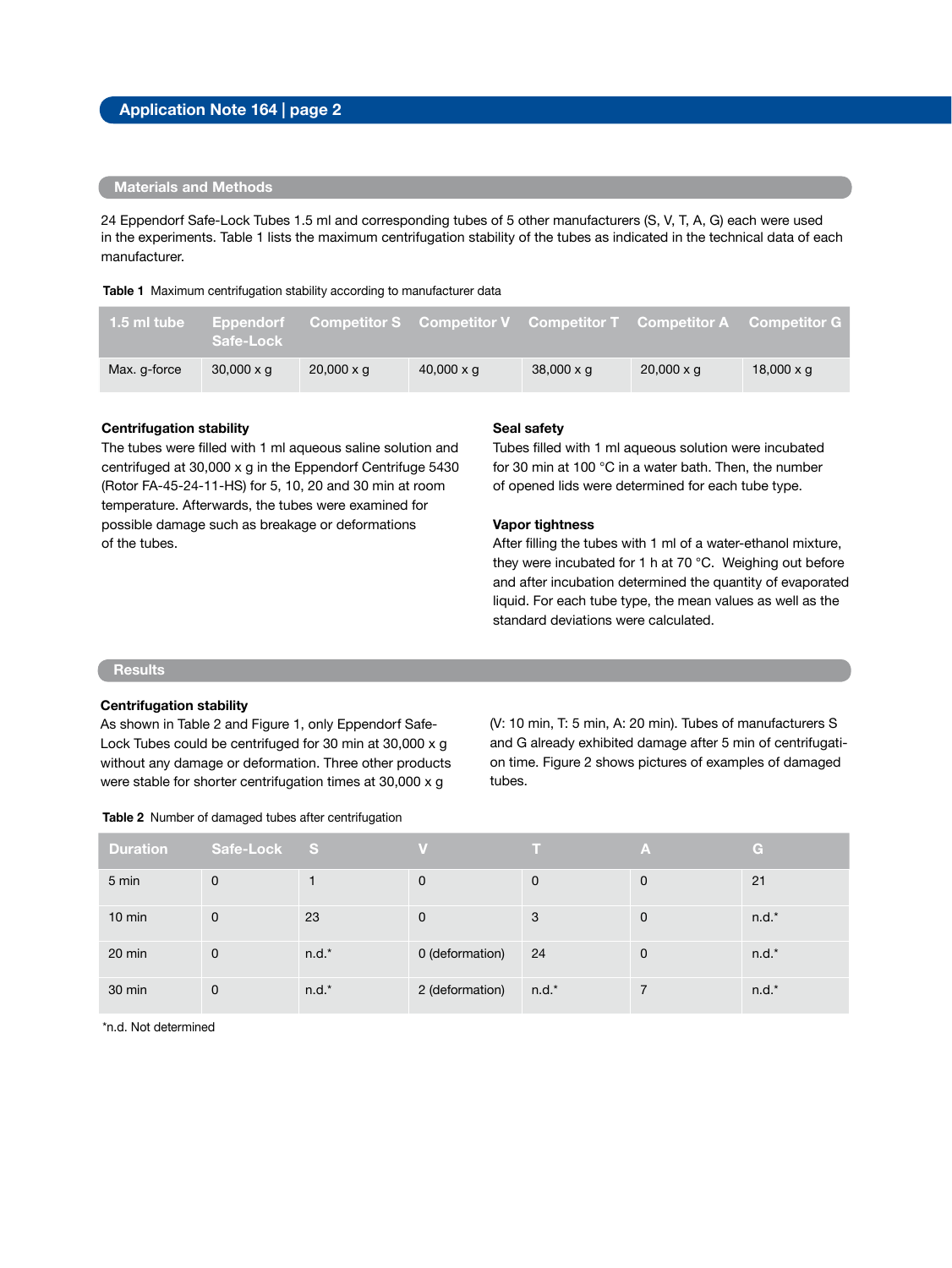

the specified centrifugation time.

Tubes were partially damaged and/ or deformations occurred.

All 24 tubes were destroyed, or, after prior severe damage, no additional experiments were conducted.

**Figure 1:** Centrifugation stability - The colored bars indicate the stability after different centrifugation times.



**Figure 2:** Tubes damaged as a result of centrifugation at 30,000 x g (G and A).

### **Seal safety**

During incubation in a boiling water bath, only the Eppendorf Safe-Lock Tubes remained safely closed. 10 % to 20 % opened lids were found for the tubes of manufacturers S and A, while T and G exhibited more than one-third and V nearly 80% opened lids (Fig. 3).

#### **Number of opened lids**



**Figure 3:** Seal safety - Shown is the percentage of tubes that have opened during incubation in the water bath at 100 °C.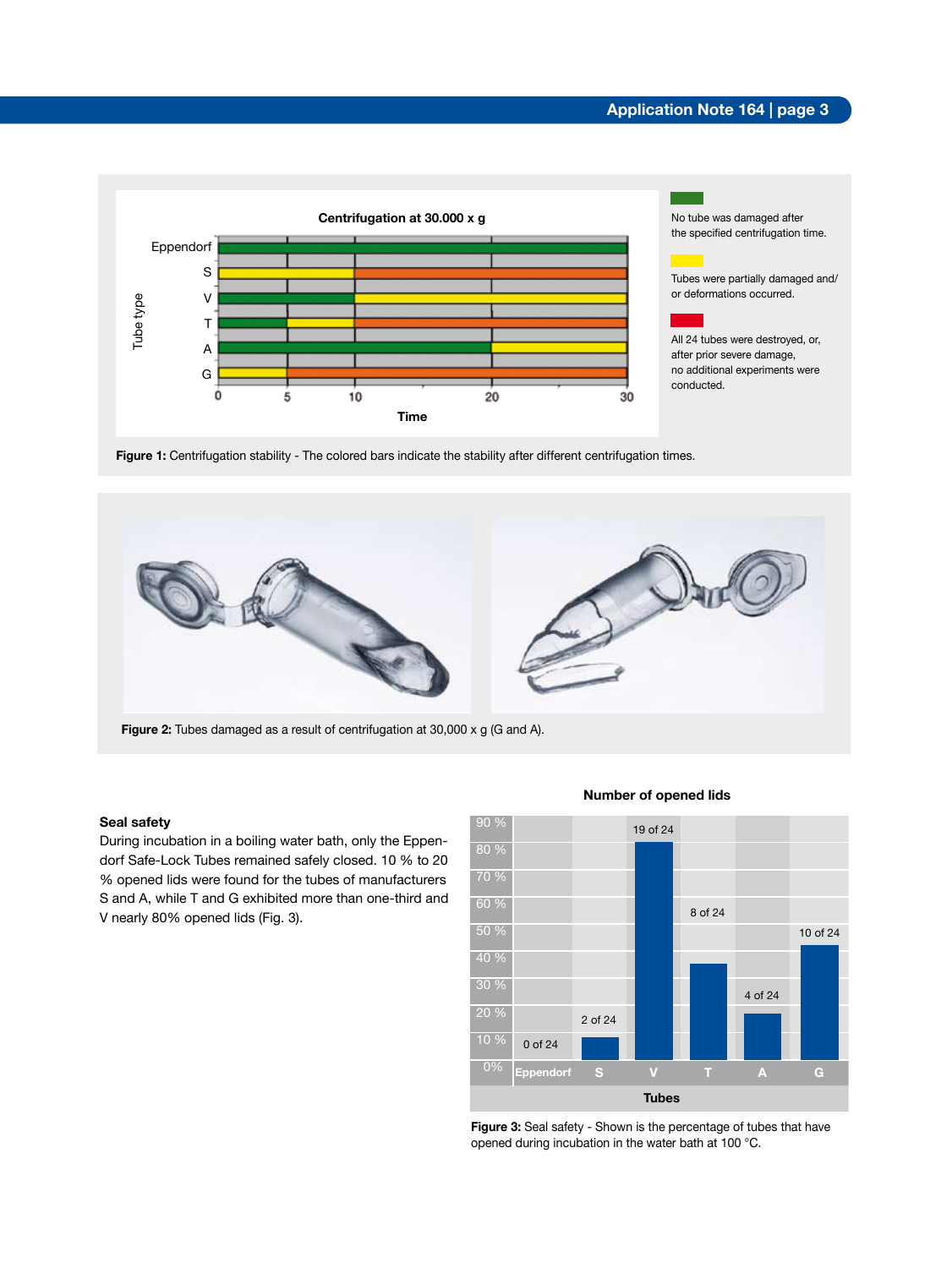# **Vapor tightness**

This test was used to evaluate the tightness of the tubes. As shown in Figure 4, three manufacturers (Eppendorf, S, A) exhibited both a low evaporation rate (mean value < 1‰) and a low standard deviation. Tube types T and G exhibited far greater evaporation rates and the individual values differed more widely. It was impossible to evaluate the results with tubes made by manufacturer V, since several tube lids had opened during incubation.

# 10 ‰ 9 ‰ 4.3 ‰ 8 ‰ 7 ‰ 6 ‰ 1.9 ‰ 5 ‰ 4 ‰ 3 ‰ 0.8 ‰ 2 ‰ 0.4 ‰ 0.6 ‰ **n.d.\*** 1 ‰ 0 ‰ **Eppendorf <sup>S</sup> <sup>V</sup> <sup>T</sup> <sup>A</sup> <sup>G</sup>**

**Evaporation in %** 

**Tubes**

#### **Figure 4:**

Evaporation test - Shown are the mean values in ‰ (n=24). The error bars indicate the standard deviation.

> \*n.d.: Not determined since tube lids had opened during incubation.

### **Conclusion**

The results demonstrate that Eppendorf Safe-Lock Tubes can be used for a broad spectrum of methods. They can be centrifuged for at least 30 min at 30,000 x g without a special form-fitting centrifuge rotor. In contrast, the information provided by several other manufacturers concerning the stability of their tubes does not appear to be realistic (see Table 1 and 2). As a point of reference, the centrifugation stability of all Eppendorf tubes is shown in Table 3.

The secure lid sealing that results from the lid lock and the small evaporation rates in the vapor tightness test confirm that Safe-Lock Tubes are optimally suited for incubations at high temperatures. Simultaneously, the homogeneity of the data (low standard deviation) are an indication for the high quality standard of the tubes.

Compared with the competition, Safe-Lock Tubes in all three tests clearly gave the best results. The combination of material, tube geometry and production process results in a product which is designed to be used in demanding laboratory applications and which provides maximum safety when working with valuable samples.

| Tube type        | <b>Quality level</b> |                   |                   |                       |
|------------------|----------------------|-------------------|-------------------|-----------------------|
|                  | Standard/PCR clean   | <b>Biopur</b>     | <b>DNA LoBind</b> | <b>Protein LoBind</b> |
| Safe-Lock 0.5 ml | $30,000 \times g$    | $22,000 \times q$ | $30,000 \times g$ | 18,000 $\times$ q     |
| Safe-Lock 1.5 ml | $30,000 \times g$    | $22,000 \times g$ | $30,000 \times g$ | 18,000 $\times$ g     |
| Safe-Lock 2.0 ml | $25,000 \times g$    | $22,000 \times g$ | $25,000 \times g$ | 18,000 $\times$ g     |
| 3810X 1.5 ml     | $30,000 \times g$    | -                 |                   | –                     |
| 3810 1.5 ml      | $25,000 \times g$    | –                 |                   |                       |

\*The tubes can be centrifuged in a 45 ° fixed-angle rotor at 40 °C für 90 min with aqueous saline solution up to the above-indicated g-numbers (RCF). The centrifugation stability depends on the temperature. Liquids that have a higher density or that attack the stability of the plastic (organic solvents, acids), can reduce the mechanical loading capacity of the tubes.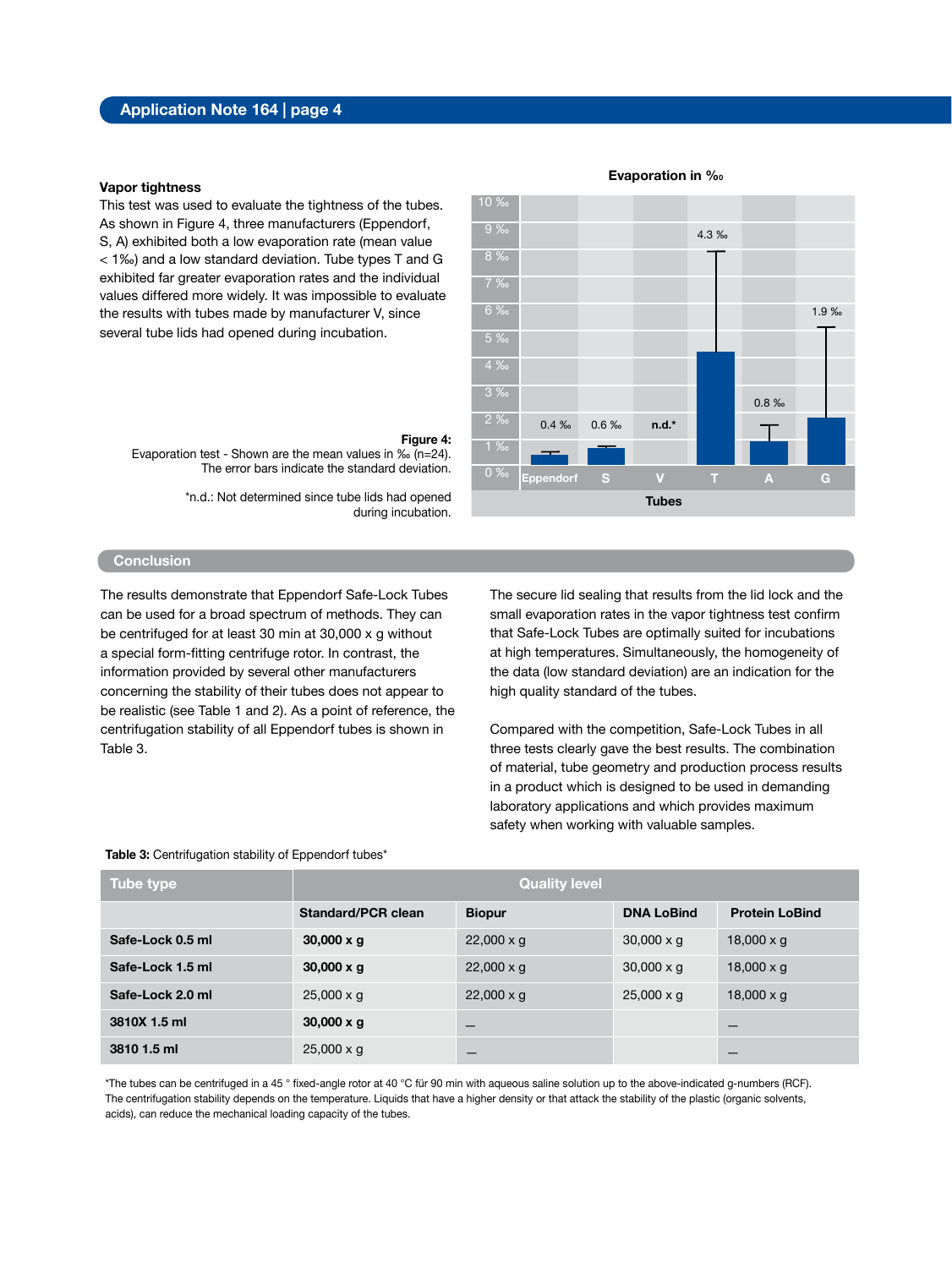# **References**

[1] Eppendorf Application Note 56: The best material for original Eppis. (http://www.eppendorf.com)

# **Eppendorf Ordering information**

| <b>Description</b>      | Order no. International | <b>Order no. North America</b> |
|-------------------------|-------------------------|--------------------------------|
| Safe-Lock Tubes, 0.5 ml | per 500 pcs.            | per 500 pcs.                   |
| Colorless               | 0030 121.023            | 022363611                      |
| Amber                   | 0030 121.155            | 022363638                      |
| <b>Blue</b>             | 0030 121.139            | 022363646                      |
| Green                   | 0030 121.147            | 022363654                      |
| Red                     | 0030 121.120            | 022363662                      |
| Yellow                  | 0030 121.112            | 022363671                      |
| Assorted colors         | 0030 121.708            | 022363697                      |
| <b>PCR</b> clean        |                         |                                |
| Colorless               | 0030 121.301            | 022363719                      |
| <b>Eppendorf Biopur</b> | per 50 pcs.             | per 50 pcs.                    |
| Individually packaged   | 0030 121.570            | 022600001                      |
| Safe-Lock Tubes, 1.5 ml | per 1,000 pcs.          | per 500 pcs.                   |
| Colorless               | 0030 120.086            | 022363204                      |
| Amber                   | 0030 120.191            | 022363221                      |
| Blue                    | 0030 120.175            | 022363247                      |
| Green                   | 0030 120.183            | 022363263                      |
| Red                     | 0030 120.167            | 022363280                      |
| Yellow                  | 0030 120.159            | 022363301                      |
| Assorted colors         | 0030 120.694            | 022363328                      |
| PCR clean               |                         |                                |
| Colorless               | 0030 123.328            | 022363212                      |
| <b>Eppendorf Biopur</b> | per 100 pcs.            | per 100 pcs.                   |
| Individually packaged   | 0030 121.589            | 022600028                      |
| Safe-Lock Tubes, 2.0 ml | per 1,000 pcs.          | per 500 pcs.                   |
| Colorless               | 0030 120.094            | 022363352                      |
| Amber                   | 0030 120.248            | 022363379                      |
| <b>Blue</b>             | 0030 120.221            | 022363395                      |
| Green                   | 0030 120.230            | 022363417                      |
| Red                     | 0030 120.213            | 022363433                      |
| Yellow                  | 0030 120.205            | 022363450                      |
| Assorted colors         | 0030 120.686            | 022363476                      |
| PCR clean               |                         |                                |
| Colorless               | 0030 123.344            | 022363344                      |
| <b>Eppendorf Biopur</b> | per 100 pcs.            | per 100 pcs.                   |
| Individually packaged   | 0030 121.597            | 022600044                      |